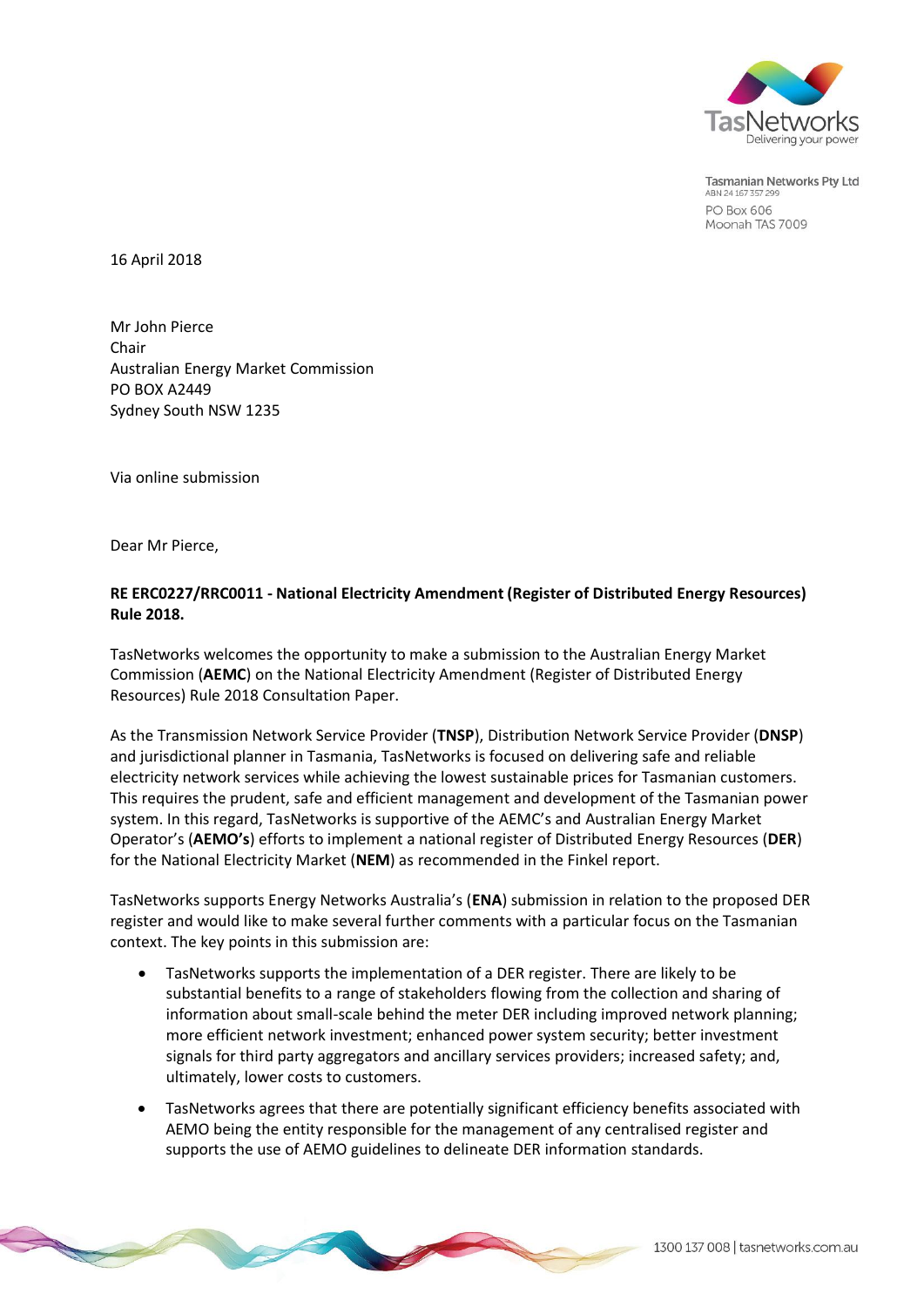- TasNetworks considers the definition of DER needs further refinement and that setting a limit or threshold beyond which information would not be collected would reduce the potential benefits of a DER register.
- TasNetworks questions the consistency of having DNSPs act as an inspector of behind the meter DER infrastructure when, for all intents and purposes, DNSPs have been locked out of all other activities associated with provision of behind the meter services. Owing to earlier business changes stemming from the requirement to exit behind the meter services, there would now be substantial costs involved in retooling TasNetworks' operations to facilitate DER information collection. This is unlikely to be in the best interests of Tasmanian customers. For this reason, TasNetworks advocates that cost-recovery and proportionality in revenue sharing arising from the operation of the register must be key principals guiding its implementation.
- TasNetworks does not support the use of the connection application process as a method for collecting relevant DER information. As highlighted in the consultation paper, and consistent with TasNetworks' experience, the connection application process would be unlikely to capture all the required information, particularly with regard to any subsequent modification, upgrade, transfer or removal of DER technology. Moreover, the cost of facilitating such an initiative is likely to be substantial.
- TasNetworks contends that without the involvement of installers, retailers, electrical inspectors and electricians, the objectives of the DER register are unlikely to be met. TasNetworks advocates further consultation with these stakeholders, and consideration of the interface with other relevant regulatory and legislative regimes.
- TasNetworks notes that there a number of recent and ongoing consultation processes that bear relevance to the proposed DER register. TasNetworks suggests that monitoring these developments for consideration as part of the DER register consultation process would be beneficial.

Responses to selected questions are provided below and TasNetworks welcomes the opportunity to discuss this submission further with you. Should you have any questions, please contact Tim Astley, Team Leader NEM Strategy and Compliance, via email [\(tim.astley@tasnetworks.com.au\)](mailto:tim.astley@tasnetworks.com.au) or by phone on (03) 6271 6151.

Yours sincerely,

 $N\cdot n-$ 

Wayne Tucker General Manager Strategic Asset Management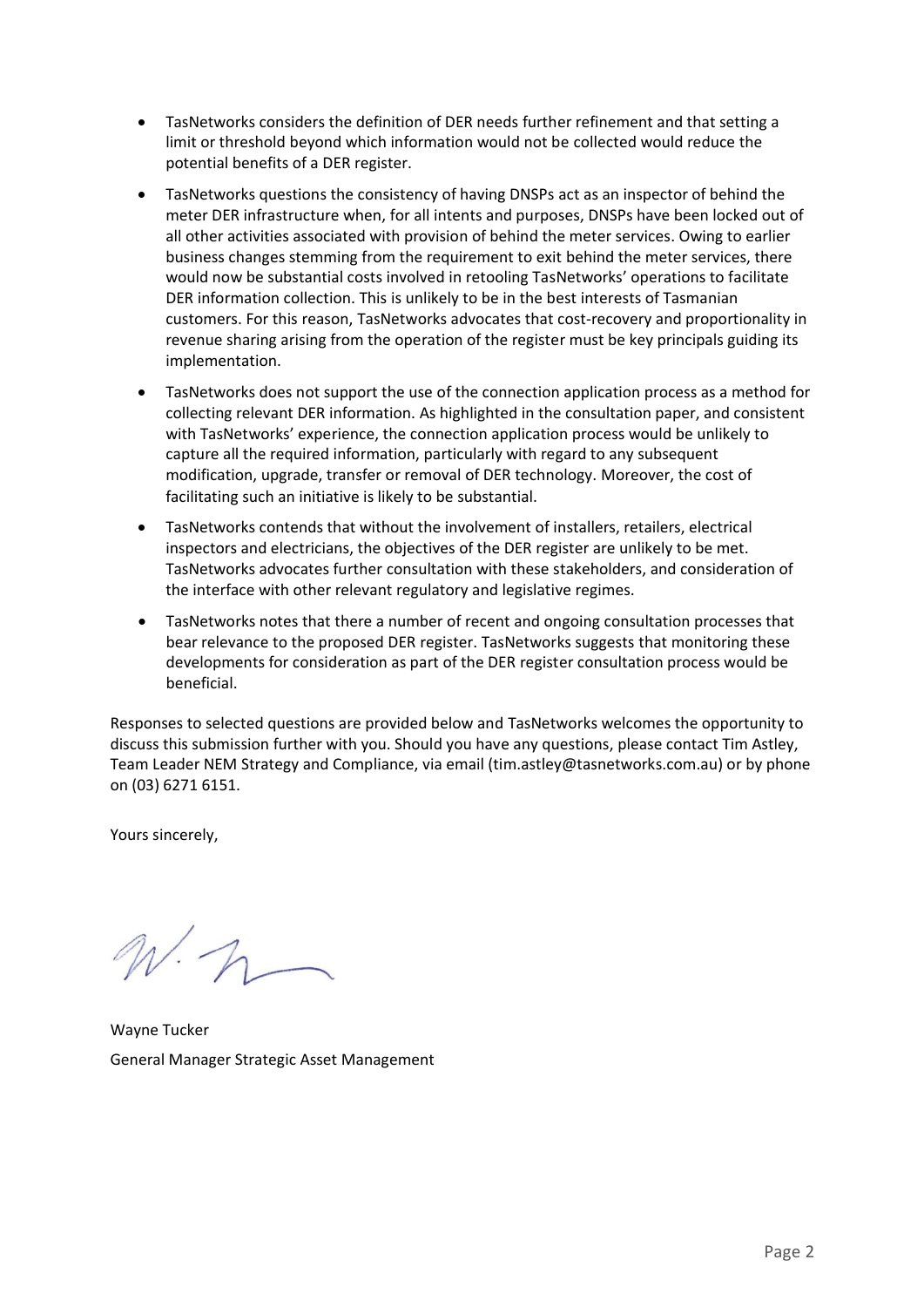### **Assessment Framework**

## *Are there other relevant considerations that should be included in the assessing the proposed rule changes?*

TasNetworks notes that there a number of ongoing consultation processes that have relevance to the implementation of the proposed DER register. The Energy Security Board (**ESB**) is presently seeking feedback on a national data strategy for the NEM. The Victorian Government, in conjunction with EY, recently released findings on the utility of an energy data hub for Victoria. In addition, the COAG Energy Council has engaged HoustonKemp Economists to make recommendations for allowing third party service providers access to customer consumption data. TasNetworks suggests monitoring these developments for consideration as part of the DER register consultation process would be beneficial.

#### **Benefits and Costs of a Register**

#### *What are the likely uses of a distributed energy resources register?*

Beyond those uses identified within the consultation paper, TasNetworks considers that information from a DER register would be useful as an input into load modelling.

#### *What costs do you believe would likely be involved in the collection of useful data about DER?*

TasNetworks considers that there may be substantial costs to DNSPs involved in the collection of useful DER data, depending upon the nature of the data collected and the mechanism employed. TasNetworks no longer undertakes inspections of electrical works and with the impending roll out of advanced meters in Tasmania, will phase out its meter reading responsibilities with a commensurate reduction in staff. Any new and ongoing obligation to visit households to collect DER information would, therefore, necessitate an increase in staff, training and ancillary support costs.

If information was to be collected solely from the connection application process, this would entail substantial changes to TasNetworks' processes and systems. Of the 11 fields suggested in the consultation paper for collection through the application process, TasNetworks currently collects only three. Adding these additional fields will necessitate system upgrades and potentially entirely new system(s) to support not only the collection but secure storage and dissemination of information. This is particularly pertinent if the goal is to enable two-way, near real time communication between TasNetworks, AEMO and/or any other third party (installers/inspectors). There are also related maintenance, testing, support and opportunity costs, including those arising from rearranging the forward IT work program, that would be incurred by TasNetworks.

TasNetworks agrees with the AEMC that the benefits of a DER register are many, varied and would flow to many stakeholders. TasNetworks notes, however, that where DNSPs are solely responsible for collecting the information, the costs will almost entirely and disproportionally fall on DNSPs. As detailed further below, this is unlikely to be in best interests of Tasmanian customers. For this reason, TasNetworks advocates that cost-recovery and proportionality in revenue sharing arising from the operation of the register must be key principals guiding its implementation.

#### **Governance**

#### *Please comment on the suitability of the following:*

*a) Should 'small scale' systems be limited to generation systems below 5 MW? Should any further limitations be imposed (e.g. a minimum capacity or a threshold in MWh for energy storage)?*

TasNetworks agrees with AEMO that network visibility of generation below 5 MW is currently poor and there are substantial benefits to improving this. TasNetworks does not, however, agree that the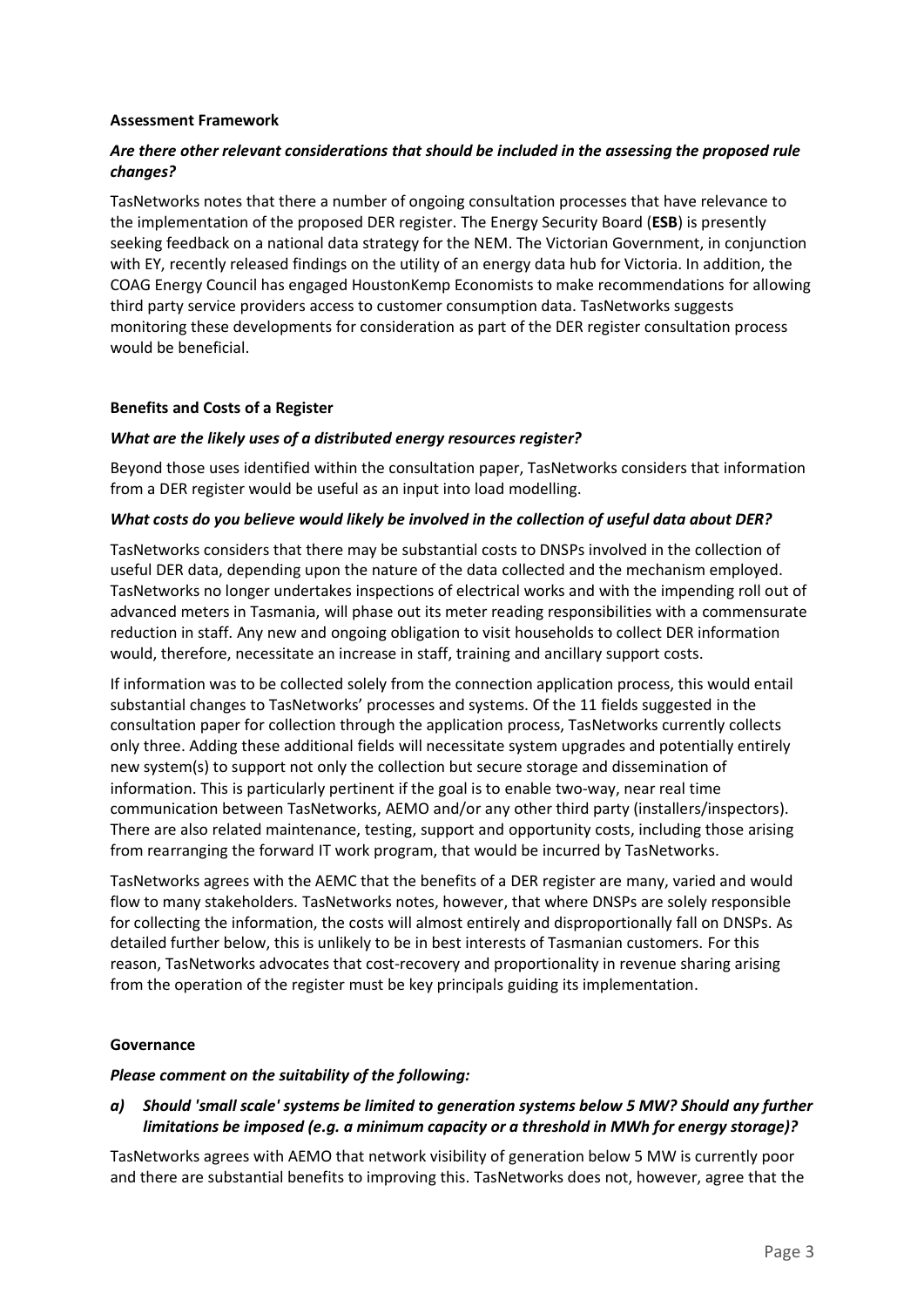definition of small scale systems should be limited by a 5 MW threshold. As DER adoption has increased and the costs of DER and associated technology has come down, increases in system sizes, storage capacity and inverter strength have been witnessed. Moreover, TasNetworks is aware of several cases where older systems have been upgraded over time to exceed the 5 MW threshold but no notification of the increased system size has been received. This is perhaps not unsurprising given there is currently little incentive for installers and customers to report such information, in contrast with the initial connection application. Given the expected future growth of DER technology, TasNetworks advocates that where possible, and subject to cost and administrative constraints, information should be collected about any DER and load controllable appliance, regardless of capacity rating, MW threshold or similar limit.

## *b) Is the NER definition of 'connection point' an appropriate spatial demarcation for 'behind the meter' DER? If not, what is an appropriate spatial demarcation for 'behind the meter' DER?*

TasNetworks notes that a connection point is defined in the National Electricity Rules (**NER**) as the agreed point of supply established between Network Service Provider (**NSP**s) and customers. TasNetworks considers that this definition may not be the best spatial demarcation for behind the meter DER and suggests that using the metering point may be a better alternative. TasNetworks also questions the consistency of having DNSPs act as an inspector of behind the meter DER infrastructure when for all intents and purposes DNSPs have been locked out of all other activities associated with the provision of behind the meter services. These restrictions have meant DNSPs have altered their business strategies, structures and systems, including reducing staff numbers, in order to meet ring fencing and related provisions and so promote competition. Given the geographic spread and relatively small number of TasNetworks' customers, along with the unique technical characteristics of the Tasmanian power system, the benefits of such restrictions in Tasmania have yet to be seen and it is an open question whether this is likely to improve in the future.

As highlighted by Western Power in their 2016 rule change request concerning stand-alone power systems, there are many cases where DNSPs are uniquely placed to provide customer solutions that could substantially lower networks costs to all customers and would not otherwise occur, given the competitive landscape. At present, these are prohibited due to the regulatory environment. TasNetworks strongly supports any solution that lowers electricity costs to customers, whether delivered via a competitive or regulated service provider. However, as a result of earlier business changes stemming from the requirement to exit behind the meter services, there would now be substantial costs involved in retooling TasNetworks' operations to facilitate DER information collection. To incur this expense is unlikely to be in the best interests of Tasmanian customers. These costs might be offset, however, were TasNetworks afforded the opportunity to provide other behind the meter solutions that lowered network costs to Tasmanian customers.

# *c) Is a 'distributed energy resource' "an integrated system of energy equipment co-located with consumer load"? If not, what else could it be characterised as?*

TasNetworks considers that characterising distributed energy resources as an integrated system of energy equipment located with consumer load is potentially problematic. For instance, it is unclear whether this would capture electric vehicles (**EVs**), load controllable hot water cylinders or 'smart' air conditioners. From a network planning perspective, it would be very useful to include this information in the DER register as these can be large, peaky loads. However, collecting this information would then become more complicated. As alluded to in the consultation paper, connection application processes of DNSPs would likely be insufficient, necessitating reliance on electrical installers and/or retailers for further information. Issues of compliance and incentives for collecting such information by these parties would then need to be considered. TasNetworks suggests that further clarification on the DER definition would be beneficial.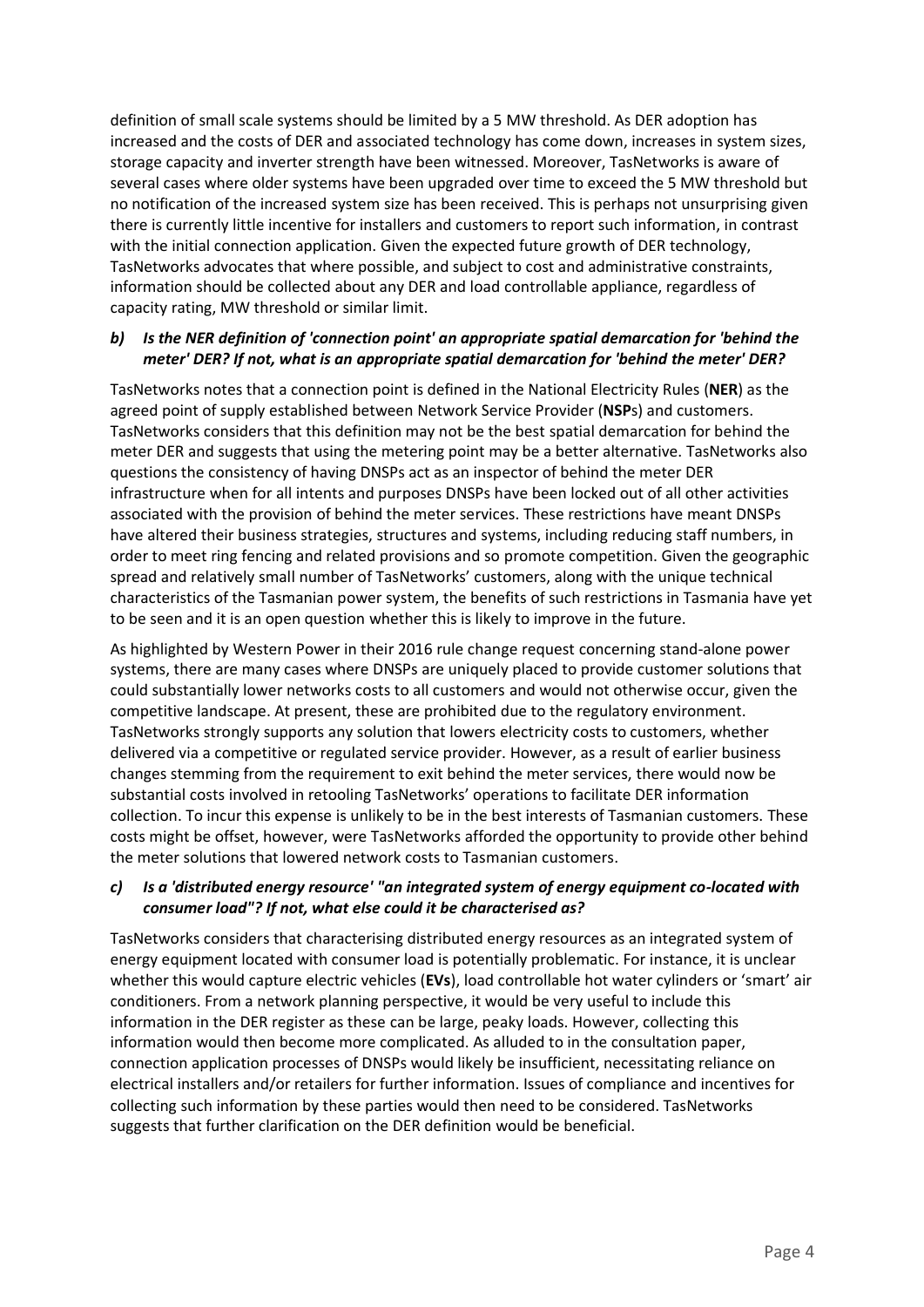## *Regarding the management of a DER register:*

# *a) To what extent should the types and capacity of DER eligible for inclusion in the register be defined in the NER or in an AEMO guideline?*

TasNetworks agrees that AEMO is best placed to manage and maintain a centralised DER register. As noted in the consultation paper, this is likely to be the cheapest option and the one that best leverages existing industry expertise. TasNetworks contends that if this is the case, then including the types and capacity of eligible DER in an AEMO guideline would be preferable. Although this would trade off the support of official formalisation within the rules, from a practical perspective, consulting on and updating the rules any time a change in technology or standard arises would likely prove to be unnecessarily onerous.

## *b) Should the nature of the information being collected and recorded in the register and any other requirements, such as how often parties need to report the data, be determined in an AEMO guideline?*

Consistent with the above, TasNetworks considers that the nature of information being collected and recorded in the register should be determined in an AEMO guideline.

# *c) What types of principles, factors or other criteria should AEMO be required to consider when developing guidelines on the collection and recording of information on DER?*

Transparency; privacy; right to information; equity; regulatory and administrative burden; technical considerations; compliance and enforcement mechanisms; and regard for stakeholders who will be using the guideline, are factors AEMO might consider when developing the guideline.

## **Data Collection and Compliance**

# *How often does the data need to be collected and updated to achieve the objectives of a DER register?*

In an ideal world, the DER register would be updated every time DER and associated technology was installed, updated, modified, removed or transferred. In reality, dependent upon what information is collected and by whom, this is likely to be more problematic. DNSP connection applications might pick up some of the information, some of the time but would not necessarily have visibility into modifications, upgrades or decommissioning of DER technology. Performing some form of household DER audit might pick up all the relevant details but would be administratively onerous and likely lead to data that was increasingly inaccurate as the passage of time between audits grew. As noted earlier, without the requisite incentives and/or compliance regime, leveraging installer or retailer involvement is also unlikely to result in meeting the objectives of a DER register.

## *Do you agree that there is a need for consistency across network regions in what data should be collected?*

TasNetworks supports the harmonisation of the information collected across network regions where possible. However, in those cases where there are clear benefits for collecting information of a type in one jurisdiction that is not relevant in another, collection guidelines should provide sufficient flexibility to allow this to occur.

# *If DNSPs' connection application processes are considered a good method of collecting data, what changes are needed to existing processes?*

TasNetworks does not consider that DNSPs' connection application processes are a good method for collecting data of the type required by the proposed DER register, particularly if the DER definition extends to EVs, home energy management systems, load controllable hot water and other resources not currently captured by a connection application process. Even if the DER definition pertained only